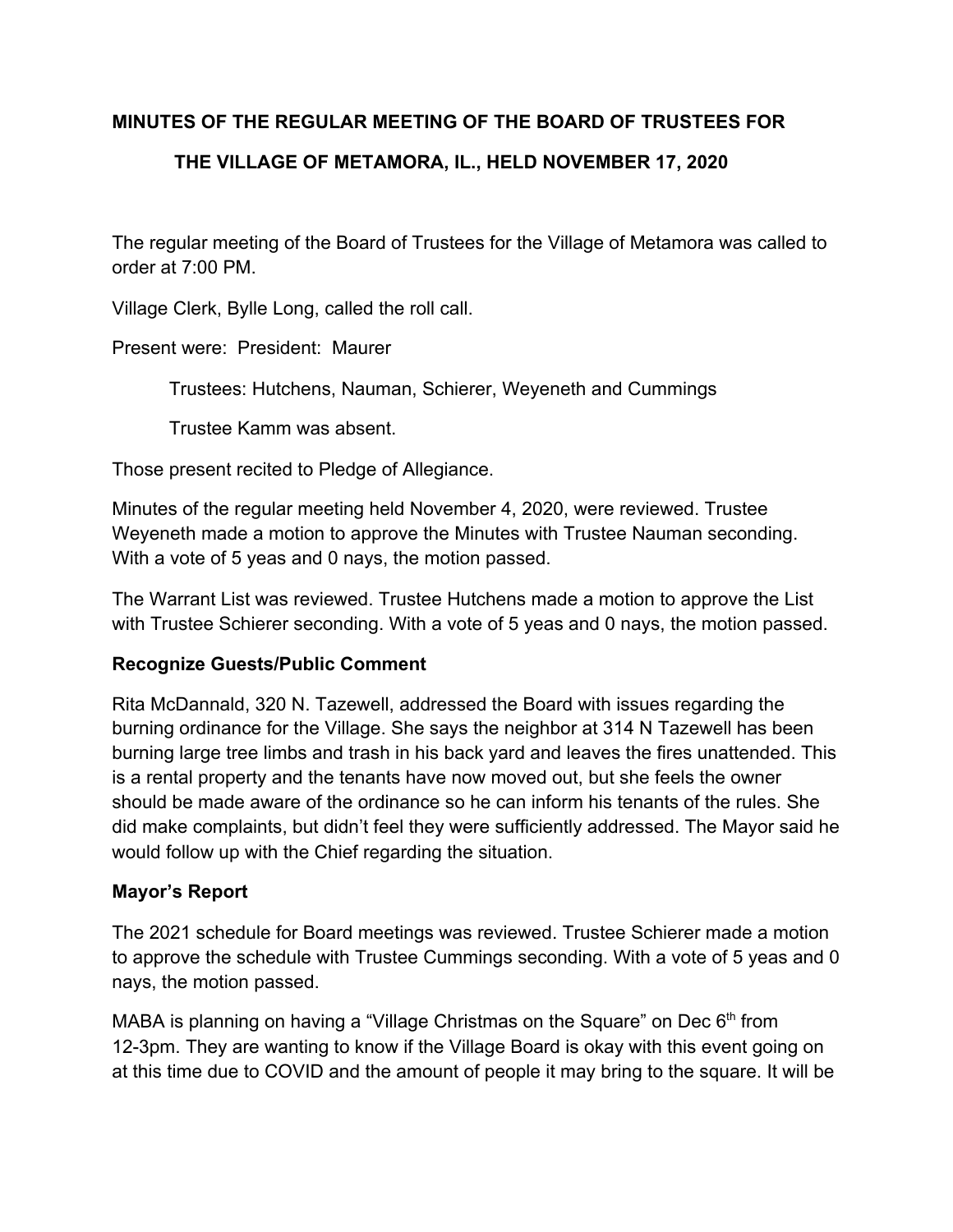outside only in the square. Tables will be 20ft. apart in most cases. All items will be take and make – there will be no crafts done at the tables.

Discussion was held regarding an offer from Dollar General for property the Village owns on the corner of Rt 116 and Niles St. They are looking for a location to build a new store in the heart of the Village. The Board was not in favor of the location in question, and will follow up with Dollar General on other possibilities.

# **Attorney's Report**

There was no report, but a draft ordinance for the Tax Levy was presented and discussed. The Ordinance will be presented at the meeting December 1<sup>st</sup> for approval.

# **Engineer's Report**

Bob Kolhaus, Farnsworth Group, gave updates on the following:

- 1. RLF Funding Program and Watermain Project Almost a green light from DCEO to begin design phase. Indicated to DCEO that construction will be in 2021.
- 2. Drainage Improvement Projects-Oakwood Cemetery/Coal Bank Road Storm Drainage = Easement agreement language being finalized. Ready to bid project. The Board agreed to proceed with the bidding.
- 3. 826 Progress Street Researched detention basin designs and possible way to reduce water encroachment on private property. Discussion was held regarding ideas to alleviate the problem.

# **Treasurer's Report**

There was no report.

# **Public Works Dept.**

Trustee Nauman gave an update on items to purchase in accordance with the Cure Program. This is for COVID protection purchases throughout the Village and schools that will be reimbursed by the program, up to \$149,900.00.

Trustee Nauman asked for a motion to approve gift cards for the Village employees. Thanksgiving gift cards from IGA in the amounts of \$25 for part-time and \$50 for full time. Also to include the Christmas bonuses for employees same as 2019.

Trustee Schierer made the motion to approve the gift cards and Christmas bonuses with Trustee Cummings seconding. With a vote of 5 yeas and 0 nays, the motion passed.